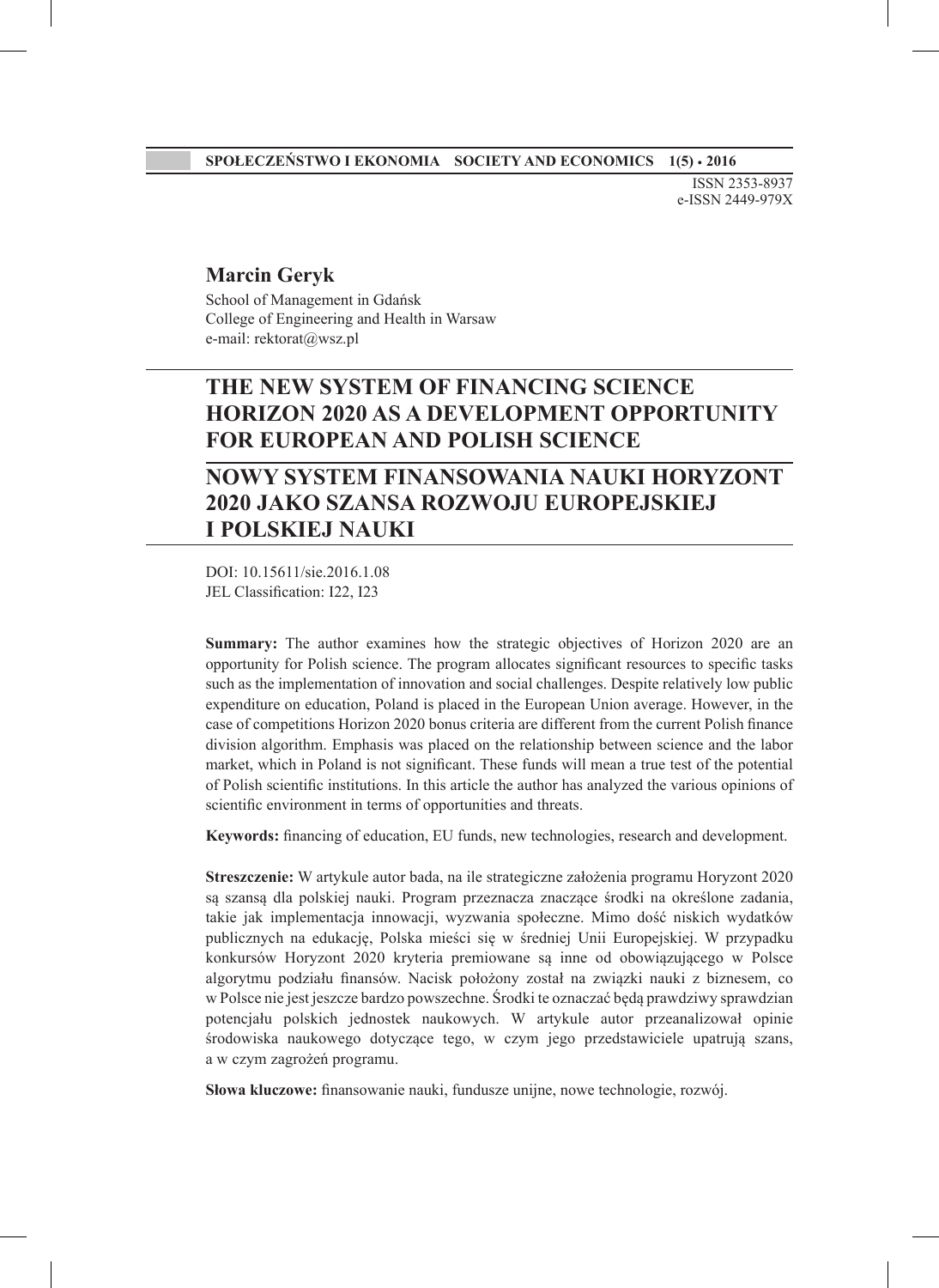### **1. Introduction**

The multitude of challenges currently faced by the family of European states requires resolute action of a strategic nature. Demographic changes, migration and other threats to sustainable development require ground-breaking solutions.

The whole of the  $21<sup>st</sup>$  century is a series of intensive developments, supported by scientific research and effectively implemented innovation. This was only possible through the competition between contradictory phenomena, such as autonomy and integration, excellence and efficiency, scientific curiosity and relevance to societal challenges [Mejlgaard, Bloch 2012].

The pace of changes resulting from the application of modern technology clearly indicates that only innovation can be a factor counteracting the negative phenomena and contributing to economic growth. This view is quite common and applies to the most developed countries like the United States, Japan and South Korea. The European Union also takes effective actions to stimulate development based on modern and innovative solutions. This is manifest in the clarification of the guidelines necessary to build an innovative economy capable of competing economically with the strongest players on a global scale.

The new policy of promotion and development of scientific research and innovation "Europe 2020 Innovation Union" envisages the designation of as much as 3 per cent of EU GDP on research and development. It is one of the main tasks to promote cooperation between innovative companies, development and support of creativity or partnership for innovation [Baran 2014].

In a way, the programme Horizon 2020 is a continuation of an earlier initiative for innovation. It is a combination of all the existing programmes which directed streams of EU funds for the purposes related to research and innovative projects.

## **2. The new financial perspective**

The programme Horizon 2020 is the largest ever programme on the implementation of scientific research and innovation financed by the European Union. The period of its implementation is scheduled for 2014-2020. Funds of over EUR 77 billion have been designated to finance innovative research and action [National Contact Point for Research Programmes] (PLN 326.4 billion<sup>1</sup>).

The assumptions of the project are based on three main priorities:

1. Excellent scientific background.

2. A leading industrial position.

3. Societal challenges.

These goals are supported by specific objectives: promotion of excellence and assurance of wider participation, education with the participation of society and for

<sup>&</sup>lt;sup>1</sup> EUR 1 = PLN 4.2395 according to Table No. 227/A/NBP/2015 of 23rd November 2015.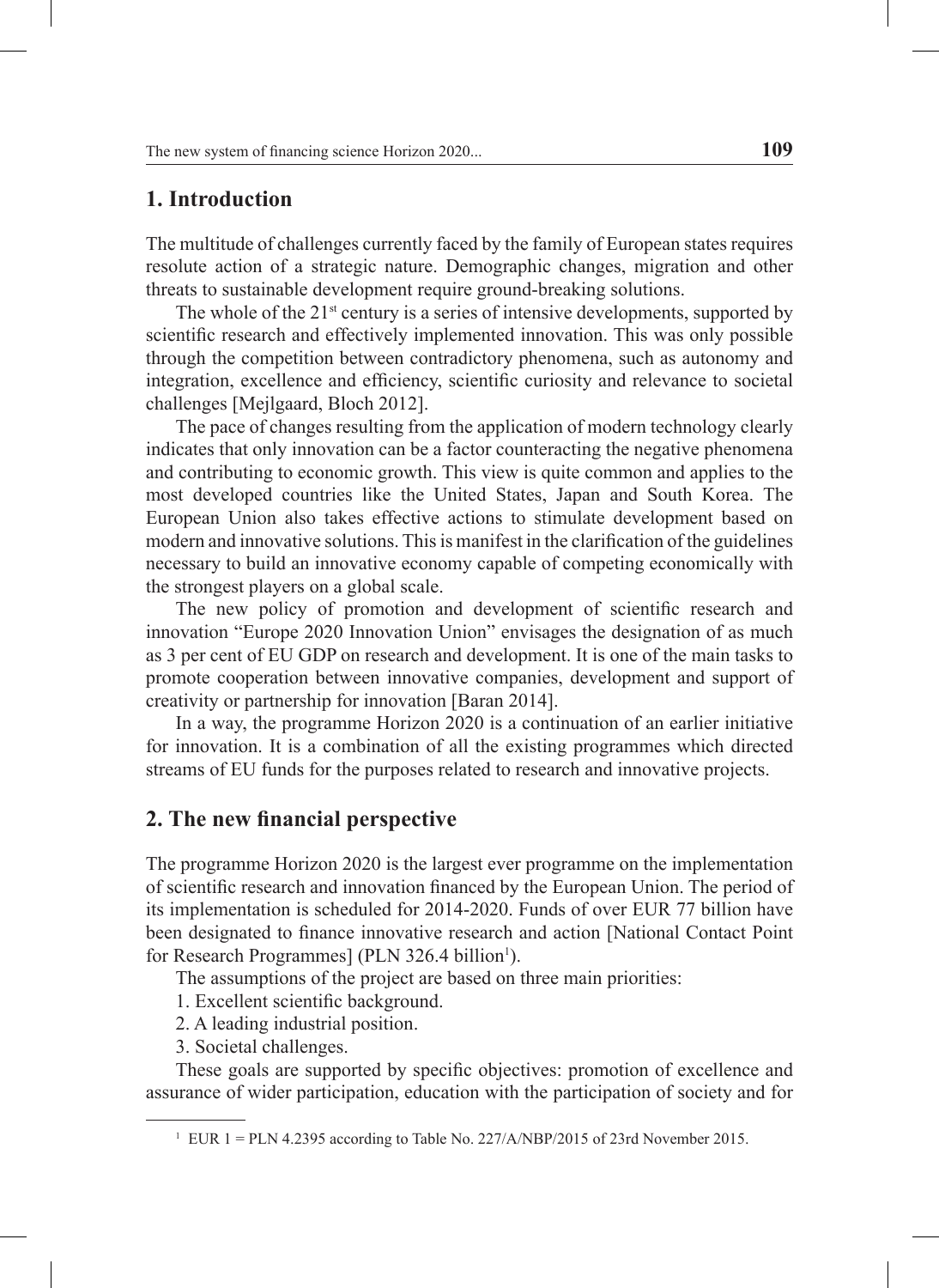society and the cooperation of the Joint Research Centre and the European Institute of Innovation and Technology.

It should be noted that funding for research and development in the European Union is not competitive in relation to the achievements of the United States or the Asian countries. EU member states will have to face challenges from the competition and its resources devoted to the development of science and innovation. The ambitions of the European Union, stemming from its cultural and scientific achievements, make it necessary to develop these sectors of the economy which for centuries have contributed to the development and the raising of the living standards of the inhabitants of the continent.

In analysing these issues, K.A. Firlej [2013], points out that in the era of globalization it is innovation that constitutes the competitive advantage of economies. Firlej also stresses that in the case of the European Union, market mechanisms do not fully ensure the transformation of economies towards pro-innovation. At the same time all-EU programmes will help overcome the differences between its member states. Currently, serious differences can be seen in the innovation potential of individual member states.

The leading intention of the programme is to strengthen the EU's position as a world leader in science. To achieve that purpose it will be useful to create attractive conditions for the best scientists and a space for scientific collaboration, but also competitiveness, in Europe.

In order to implement these ambitious plans, the European Research Council (ERC) was established, whose task will be to finance pioneering inventions. The only criteria for obtaining a grant are the excellence and uniqueness of the actions aimed at stimulating innovation. This entity will be subsidised with more than EUR 13 billion.

One of the activities under Horizon 2020 is a programme called "Maria Sklodowska-Curie Actions" (originally called "Marie Curie Actions", later re-named as "Maria Skłodowska-Curie Actions") [Opinie MNiSW 2012], aimed mainly at young researchers. It is supposed to facilitate the careers of young researchers so that they can gain knowledge, also of a practical nature, necessary to develop their talents. An amount of over EUR 6 billion has been designated to these activities.

Attention to the development of European competitiveness and the development of research and innovation in new technologies is a task which will be funded by nearly EUR 2.7 billion. The aim of this action is to promote a proactive attitude and competitiveness in thinking.

Nearly EUR 2.5 billion has been allocated to provide European researchers with access to research equipment, particularly in large-scale research projects.

Horizon 2020 will support new technologies, mainly those of a breakthrough character, which will raise the innovativeness of production technologies, biotechnology, nanotechnology, nanomedicine, with the amount of EUR 13.5 billion. This dynamically developing sector of the European economy is one of the leading employers and employs 31 million people.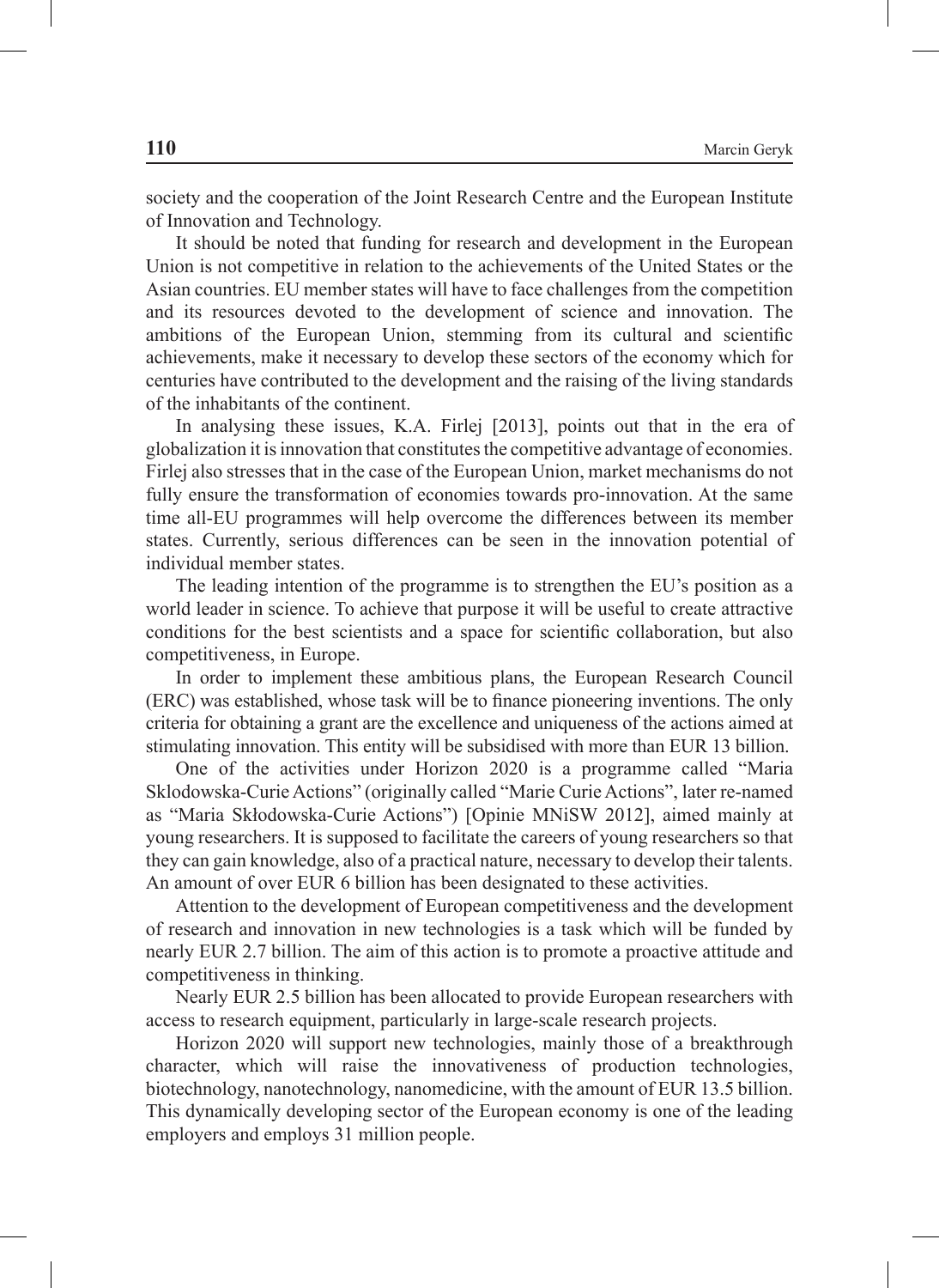Small and medium-sized enterprises, indicated as the main source of employment, are treated with special care. To support their development, competitiveness, as well as training, they will be granted EUR 3.1 billion.

An element of the programme "Access to risk finance" will ensure access to funds for projects of a risky nature. The amount of EUR 2.8 billion will assist in providing access to credits or bank guarantees, mainly for companies with small and medium capitalization.

A great and important area of Horizon 2020 are "Societal Challenges". The European Union has defined seven priority challenges. It has been estimated that investments in these areas will bring real benefits to its citizens [European Commission 2014]:

1. Health, demographic changes and wellbeing. This is an area associated with research aimed at improving the quality of life, broadly defined health care, methods of treatment, but also social care. Funded to the amount of approximately EUR 7.5 billion.

2. Food security, sustainable agriculture and forestry, seas and inland waters research, and bio-economy. The amount of EUR 3.8 billion is to support projects of a pro-ecological character, oriented towards the popularization of sustainable energy sources. The food sector and agriculture play a key role in the development of rural areas, hence the need to support such action.

3. Safe, clean and efficient energy. Energy, as the driving force of any economy is of particular importance for their development. Progress, however, requires more and more energy. Europe's ambitious goal is to gradually become independent of fossil energy sources. The amount of EUR 5.9 billion has been allocated for that purpose.

4. Smart, ecological and integrated transport. Mobility stimulates employment and enables global commerce. The aim should be to make the sector free from liquid fuels. It is also necessary to raise the effectiveness and efficiency of transportation through the elimination of congestion and reduced exhaust emissions. The amount of EUR 6.3 billion has been allocated for that purpose.

5. Action for climate, environment, resource efficiency and raw materials. This bundle of measures is to transform the economy towards a green economy, one that is in harmony with the environment. Waste and water management is an additional challenge. This ambitious action has been subsidized with the amount of EUR 3 billion.

6. Europe in a changing world – inclusive, innovative and reflective societies. Support for scientific research which creates innovations in the field of European heritage, identity, culture, and support for lifelong continuing education for adults is a task which has received EUR 1.3 billion.

7. Safe societies – protection of freedom and security of Europe and its citizens. Providing a secure life for the citizens of the European Union is one of the obvious priorities. New technologies oriented towards protecting our societies are to be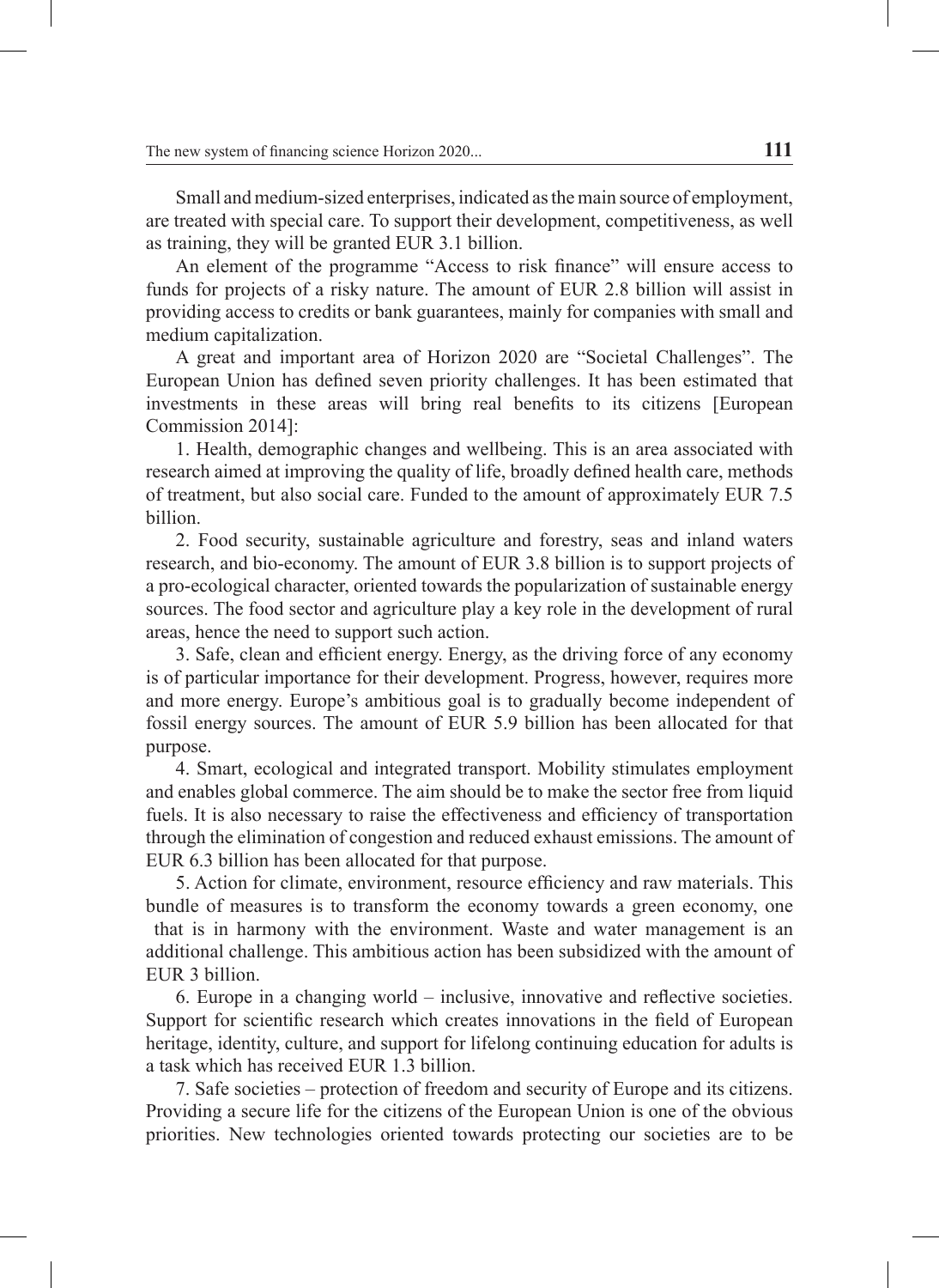developed within the framework of scientific research. Funding in the amount of EUR 1.7 billion.

Among the opinions on the Horizon 2020 programme critical voices can also be heard, which point to the fact that the idea of the whole project was created in an atmosphere of economic growth in Europe. Therefore the possibility of possible turbulence in the economic development, which is being experienced by the majority of EU member states, was completely ignored [Macilwain 2015].

According to the results of research conducted by the European Association of Public Funding Laboratory, public funds allocated for universities in ten selected EU countries have in fact fallen since 2008 by as much as 10 percent. It is worth noting that in countries particularly exposed to crises, such as Italy, Greece and Hungary, the decline was, respectively, 20 per cent and 40 per cent. Besides, Germany, Norway and Sweden have reduced these expenses by one-fifth.

To properly evaluate the importance of the Horizon 2020 programme and the significance of the funds allocated for its implementation, it should be noted that in 2013 under the European Research Area, Germany and the United Kingdom received EUR 1.1 billion, the Netherlands EUR 560 million, and Poland merely EUR 67 million.

Among other potential threats attention is drawn to the danger of funding research in narrow disciplines. It is essential to take into account factors combining many disciplines and intercultural topics which transcend the barriers or boundaries established by custom [Vrabie, Baetu 2013].

According to some opinions, thanks to the implementation of the programme, European Union citizens will have greater opportunity to participate in the development of science and technology. The commitment of stakeholders will increase the level of the integration of the needs of local environments, their values and expectations, with the ongoing research or inventions. What is important is that the programme's achievements can bring benefits not only for Europeans, but also for stakeholders around the world [Cavas 2015].

#### **3. Financing research and universities**

In the national system of higher education universities are supported by budgetary appropriations and revenues achieved independently as a result of research or didactic activity. In 2013 the Ministry of Science and Higher Education provided state universities with PLN 10.66 billion, while private ones received PLN 203.53 million of grants for teaching within the framework of full-time studies [GUS 2014].

Despite attempts to change it, the system of university funding is highly imperfect. Public spending on higher education in 2009 amounted to only 1.1 per cent of GDP. This level, though assessed as too low, falls within the average of 1.13 per cent of GDP for the 27 countries of the European Union in 2006. In the case of Finland and Sweden it is almost 2 per cent, and Denmark exceeds even that level [Jongbloed 2010].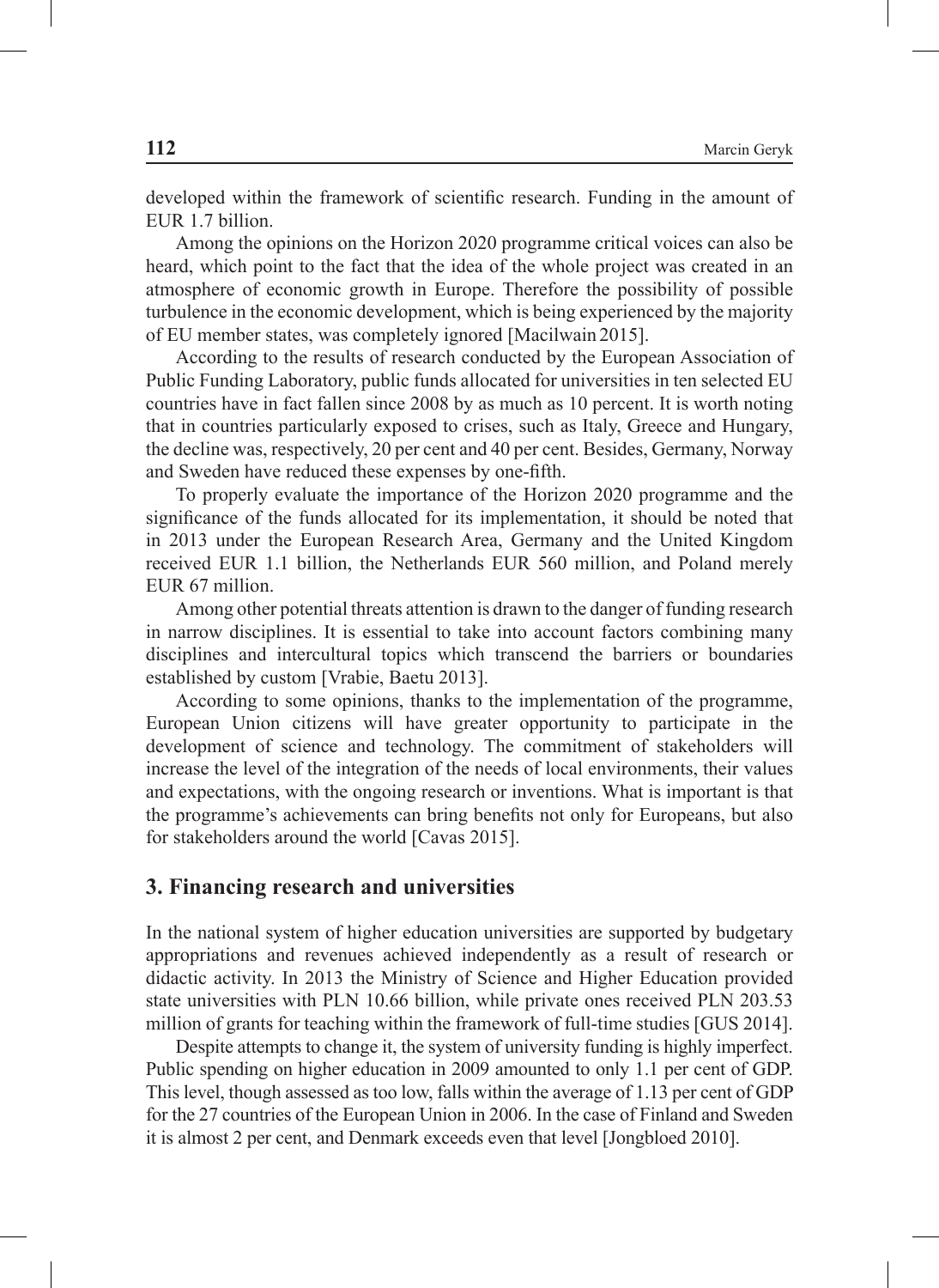The award of a grant is based on an algorithm whose main variables are factors such as the number of students, academics, conducted research, and entitlements. Less important is the number of employees or students participating in international exchanges. What is important, however, is the quality of academic staff, measured by their titles or scientific degrees. In the case of research it is actually implemented projects, not plans and intentions, that are important. It should be noted that this system puts universities from strong academic centres with large populations, with a steady supply of candidates, in a privileged position [Hońko 2013].

Nevertheless, one cannot ignore the factor of the uncertainty and risk associated with legal or political changes. University management is always associated with some risk, mainly related to the implementation of budgetary assumptions or to the provision of funding for the adopted strategic plans [Szczepaniak 2013].

It can be assumed that the inflow of funds for research and innovation will stimulate the development of science. Currently, Polish science is financed at the level of 66.9 per cent from the state budget, while 16.7 percent comes from private funds, mainly from business entities. European funds constitute 11.1 percent [GUS 2012].

The budgetary appropriations are largely transferred through the National Centre for Research and Development and the National Science Centre, which allocate funds on the basis of competitions. Inevitably, such a system rewards centres with the strongest scientific potential.

Simultaneously the role and the participation of the European funds are clearly growing. While between 2007 and 2013 approximately PLN 4.1 billion was allocated from structural funds in Poland to finance science, the programme Horizon 2020 envisages an increase of the funds to approximately PLN 100 billion. These funds will mean a true test of the potential of Polish scientific institutions because competitions for grants will have a pan-European rather than intrastate character. Addressing this competition will require a truly close cooperation between universities and the business sector. In line with the assumptions of Horizon 2020, it is business partners that will be co-beneficiaries of the resources allocated to science [Nowak, Niewiadomski 2014].

The amount of PLN 14 billion was allocated for the financing of higher education with public funds in 2015. This is 0.75 per cent of GDP. It should also be emphasized that most of this money goes to universities as a basic grant and is allocated according to the statistics and the Ministry of Science and Higher Education, largely because it amounts to up to 70 per cent of the total expenses of universities, to wages understood as labour costs.

Thus, as indicated by the report assessing the algorithm for the funding of public universities which is currently in force, there is a lack of quality criteria and a lack of rewarding quality; the orientation of universities towards the labour market and its needs is weak, and the per-student granting system promotes a mass scale education. In addition, some institutions receive excessive funds while others are under-funded.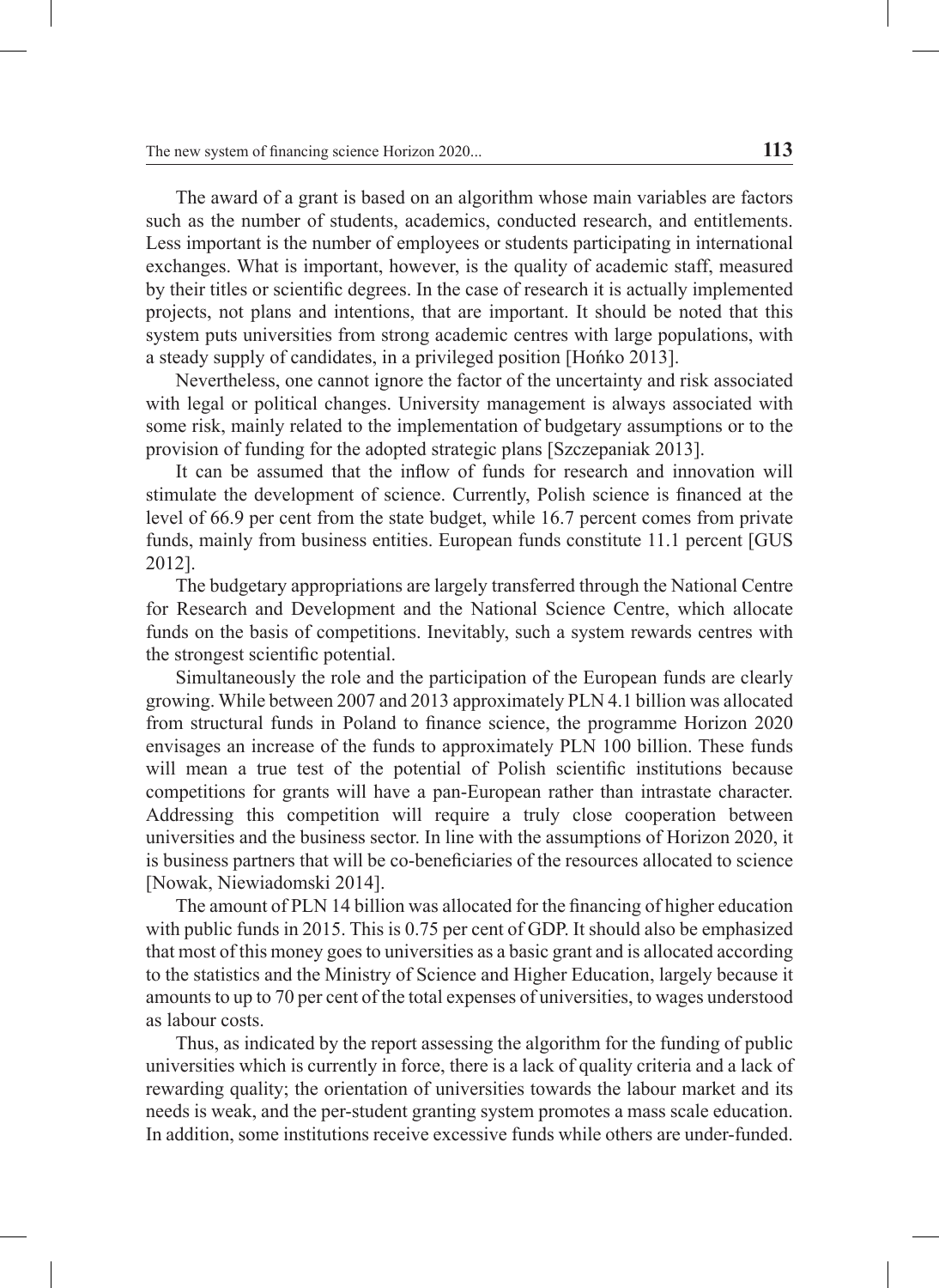At the same time, the growing positive trends of the changes in the funding of Polish science have been highlighted. A scientific category is granted by the Committee for the Evaluation of Research Centres on the basis of actual scientific achievements, e.g. the number of publications in peer-reviewed journals [Fundacja im. Lesława A. Pagi 2015].

Professor A. Giza-Poleszuk, Vice Chancellor of the University of Warsaw, does not agree with the promotion of the 'massification' of higher education. The claim being that "it may be more beneficial to raise money in other ways. Foreigners (…) should be (...) attracted to universities. The algorithm allows us to strive to create elitist education" [Łukaszewska 2015]. Moreover, on the basis of just a fragmentary assessment of the subsidies algorithm, one can conclude that it is research grants that are awarded, while those of an international scope receive double scoring.

Therefore, in the context of the above discussion, it is curious to hear of the result of an analysis by Krakow's Centre for Research on Higher Education at the Jagiellonian University, which clearly states that "currently the impact of higher education on GDP through the implementation of its research function is marginal" [Bugaj et al. 2012]. It should be noted that the report cited above indicates that it is not only the amount of funds allocated for investment in the higher education system that matters, but also the quality of these investment decisions. That assessment covered the region of the Baltic Sea states, thus providing also good models for comparison.

In the discussion on research funding it is difficult to ignore the topic of responsible research and innovation activities. Research should therefore be done transparently and constitute a truly interactive process which involves stakeholders. Establishing the direction of research should be based on social expectations, support sustainable development, and be in line with ethical norms [Schomberg 2011].

Creating responsible innovations must be a different process from creating "ordinary" innovations. Not only must it be characterised by a more practical application, but also by feasibility. Responsible innovations should primarily transcend the limitations of scientists' ambitions and bring about fundamental change [Owen et al. 2012].

An extremely important conclusion of the above mentioned studies is the confirmation of the thesis about the positive impact of higher education on GDP. What is important, in addition to the impact through graduates and their professional and social activity, is the impact of the university as an institution providing services in education and research that matters the most. At the same time, the authors of the studies emphasise, among the intangible profits for the public, the stimulation of further scientific and technological progress and dissemination of new technologies [Owen et al. 2012].

One cannot ignore the important aspect of gender equality in the context of research funded by the European Union. In fact, it turns out that the majority of drug tests are performed on male patients, and the search engine Google Books shows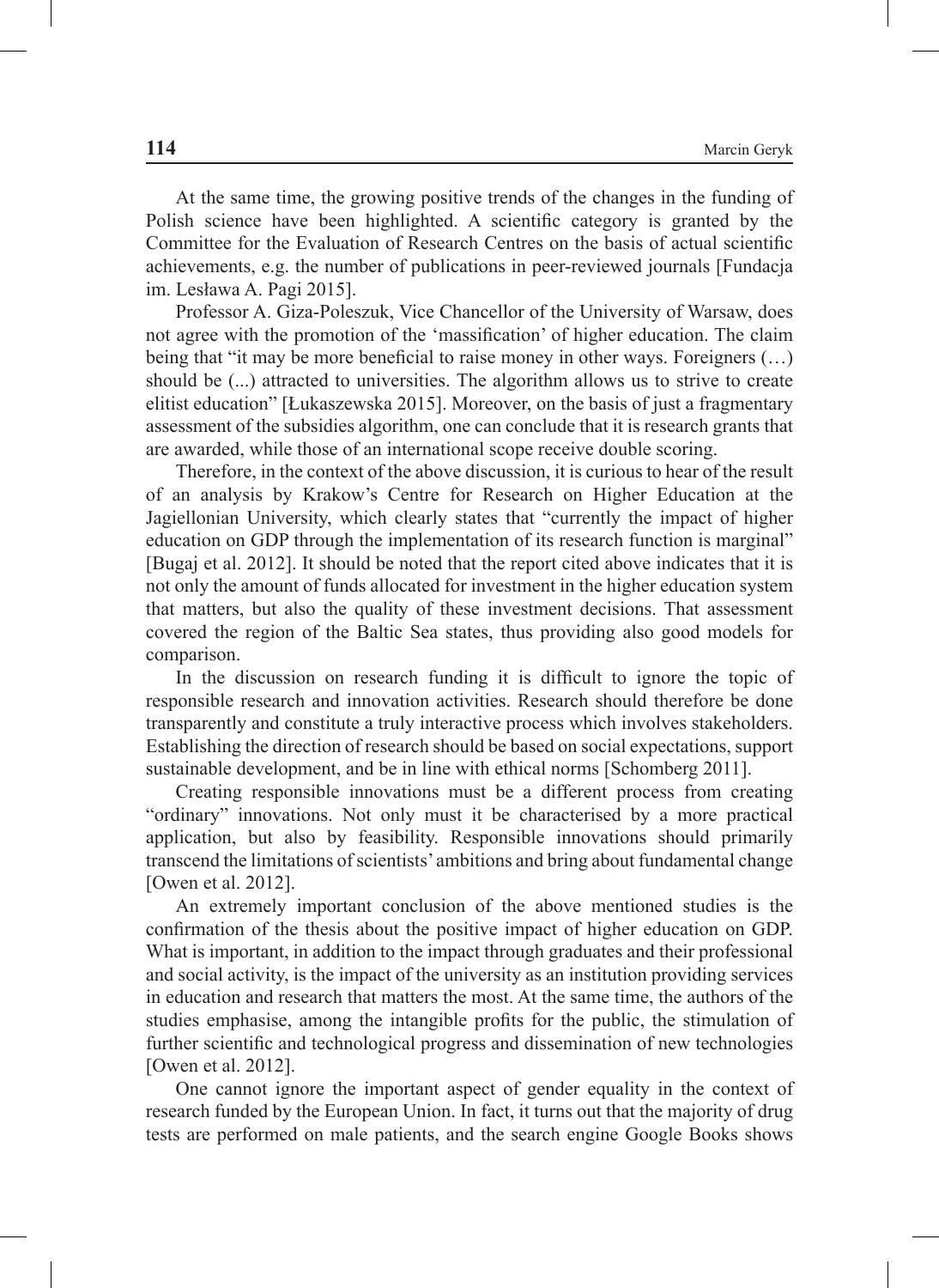twice as many male authors. As a result, the European Commission through the Horizon 2020 programme requires applicants that projects include gender based analysis, for example, whether conducted research has different implications for women and men [Schiebinger 2014]. Ignoring such aspects as checking whether the sexes react differently to scientific achievements might amount to missing a serious opportunity. It thus appears that the Horizon 2020 programme brings innovations already in its assumptions.

### **4. Opinions on the Horizon 2020 programme**

Among the emerging opinions on the programme in question that of the President of the Polish Academy of Sciences Professor Michał Kleiber is worth noting. He notes that "(...) the regulations are so detailed (...) that any failure ends in tragedy for potential beneficiaries". It is judged, however, that the programme itself is extremely ambitious, it outlines a feasible, yet difficult, perspective. Therefore it can be a potential opportunity. Kleiber stresses that a big distinguishing feature of the programme is the co-operation with the business community. In fact, only then can one talk about applied research if the results are implemented in practice [Figiel 2014].

EU Commissioner Geoghegan-Quinn has announced that "research and innovation will have their place in the policy of economic growth in the European Union" [Opinie MNiSW 2012], thus emphasizing the importance of the whole project and its importance to the economic system of the Union.

The development of the program has gone through numerous lobbying activities. Thanks to the involvement of the Polish, now former, Minister of Science and Higher Education Professor L. Kolarska-Bobińska, a coalition was created to increase the participation of Polish scientists in the programme. This required a correction of the remuneration system, which had put researchers from Poland and other countries in Central and Eastern Europe at a disadvantage [*Polska tworzy*… 2015].

The Horizon 2020 programme was launched in 2014. It is worth noting that more than 1,800 Polish research teams have submitted more than 400 applications. Of these, 15.8 per cent received funding – a result slightly below the EU average, which was 16.7 per cent [Krasinski 2015]. So there is still a lot of effort to be made to acquire the necessary research funds more effectively.

## **5. Conclusion**

Funding of research and didactic activity is always a complex issue. Science as such is not easily subjected to the criteria of qualitative or quantitative assessment. This also applies to supporting didactic activities. It is difficult to accurately assess the role and impact of higher education on the level of the development of modern societies.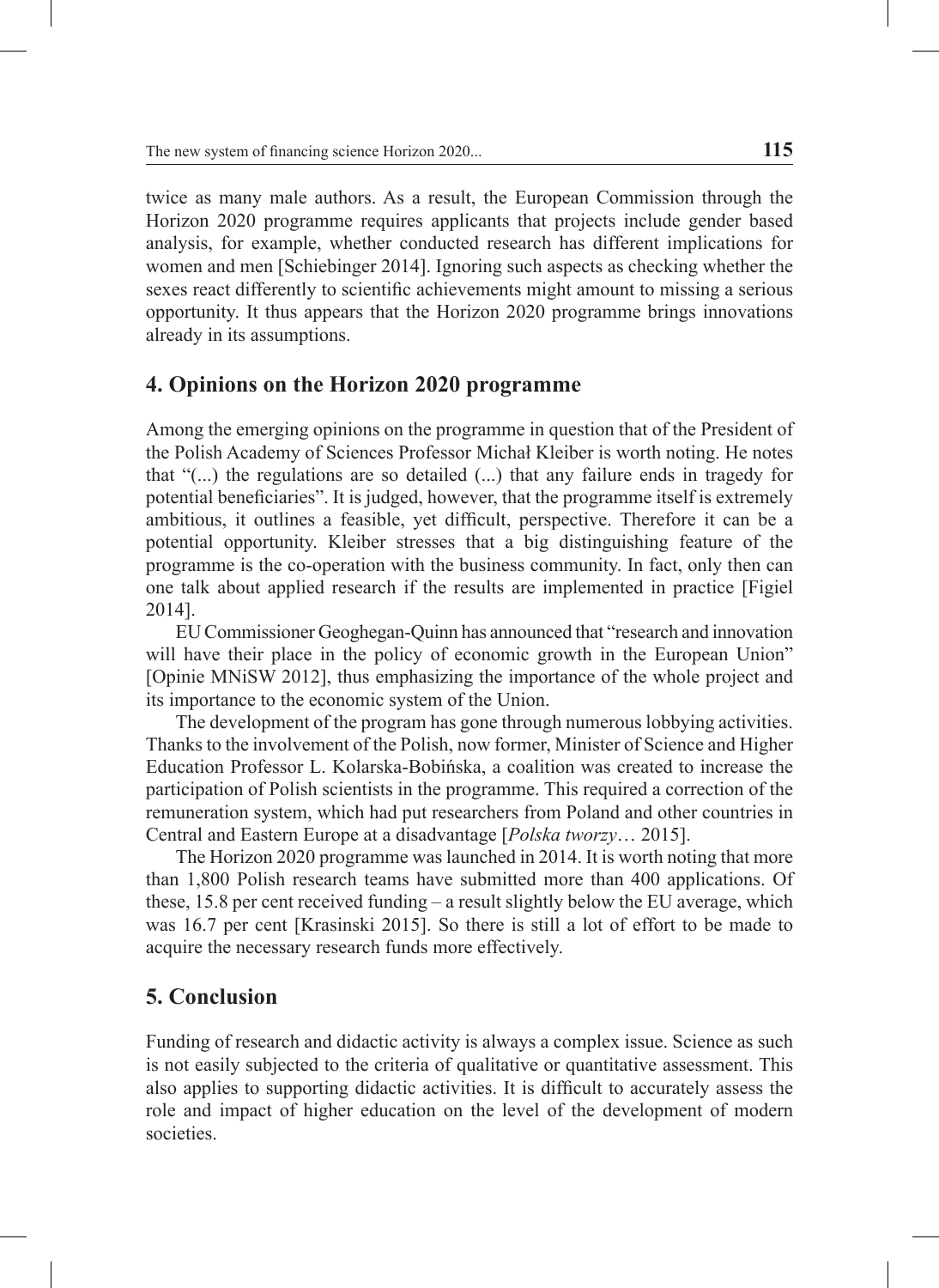Thus, searching for the perfect model of financing science is in fact striving to achieve excellence. In this context, the Horizon 2020 programme which, in line with the general demands, assumes substantial, additional transfers of funds to the university, fits in unequivocally with the expectations of both the scientific community and societies. For it is the role of the university to empower science, conduct research and educate students.

However the massive funds for research under this programme impose certain limitations. Reference is made to their link with social needs, emphasis is put on relations with stakeholders and the equal treatment of the genders. It is essential to strive to improve the quality of life, also through intercultural projects.

A completely different aspect of the topic under discussion are the social benefits of higher education of citizens. Thus the funds allocated to the operation of universities should not be considered as a subsidy but as an investment. Benefits should be understood as the most quantifiable elements, such as wage increases or increased chances of employment [Bugaj et al. 2012]. It is hard to ignore the nonfinancial benefits gained by people with higher education. These include not only better physical condition and health, but also greater attention to family health. In addition, people with higher education are less vulnerable to the negative aspects of aging.

The Horizon 2020 programme can bring epochal changes in the research and innovation space within the European Union. It is up to its beneficiaries, i.e. higher education institutions, to develop high-quality applications. The amount of the allocation seems to be so substantial that the funds should be sufficient to finance most projects. Therefore one may expect far-reaching effects on the improvement of the research and innovation competitiveness of the European system of higher education.

#### **References**

- Baran A., 2014, *Prawne aspekty innowacyjności w kontekście kluczowych technologii wspomagających*, Zeszyty Naukowe Politechniki Śląskiej, Organizacja i Zarządzanie, no. 71, pp. 11-20.
- Bugaj J.M. et al., 2012, *Wpływ sektora szkolnictwa wyższego na Produkt Krajowy Brutto*, Centrum Badań nad Szkolnictwem Wyższym UJ, materiały konferencyjne, http://www.ncbir.pl/gfx/ncbir/ userfiles/\_public/fundusze\_europejskie/infrastruktura\_i\_srodowisko/ewaluacja/wplyw\_szkolnictwa wyzszego na pkb 040712 1.pdf (10.11.2015).
- Cavas B., 2015, *A new challenge by The European Union has already started: responsible research and innovation*, Journal of Baltic Science Education, vol. 14, no. 3, pp. 292-294.
- Figiel A., 2014, *Prezes PAN prof. Michał Kleiber o finansowaniu inwestycji w innowacje w nowej perspektywie 2014-2020,* http://interia360.pl/polska/mazowieckie/artykul/prezes-pan-prof-michal-kleiber-o-finansowaniu-inwestycji-w-innowacje-w-nowej-perspektywie-2014-2020,68105 (23.11.2015).
- Firlej K.A., 2013, *Innovation in the European Union in the light of Lisbon Strategy and Europe 2020 Strategy*, https://depot.ceon.pl/handle/123456789/7543 (10.11.2015).